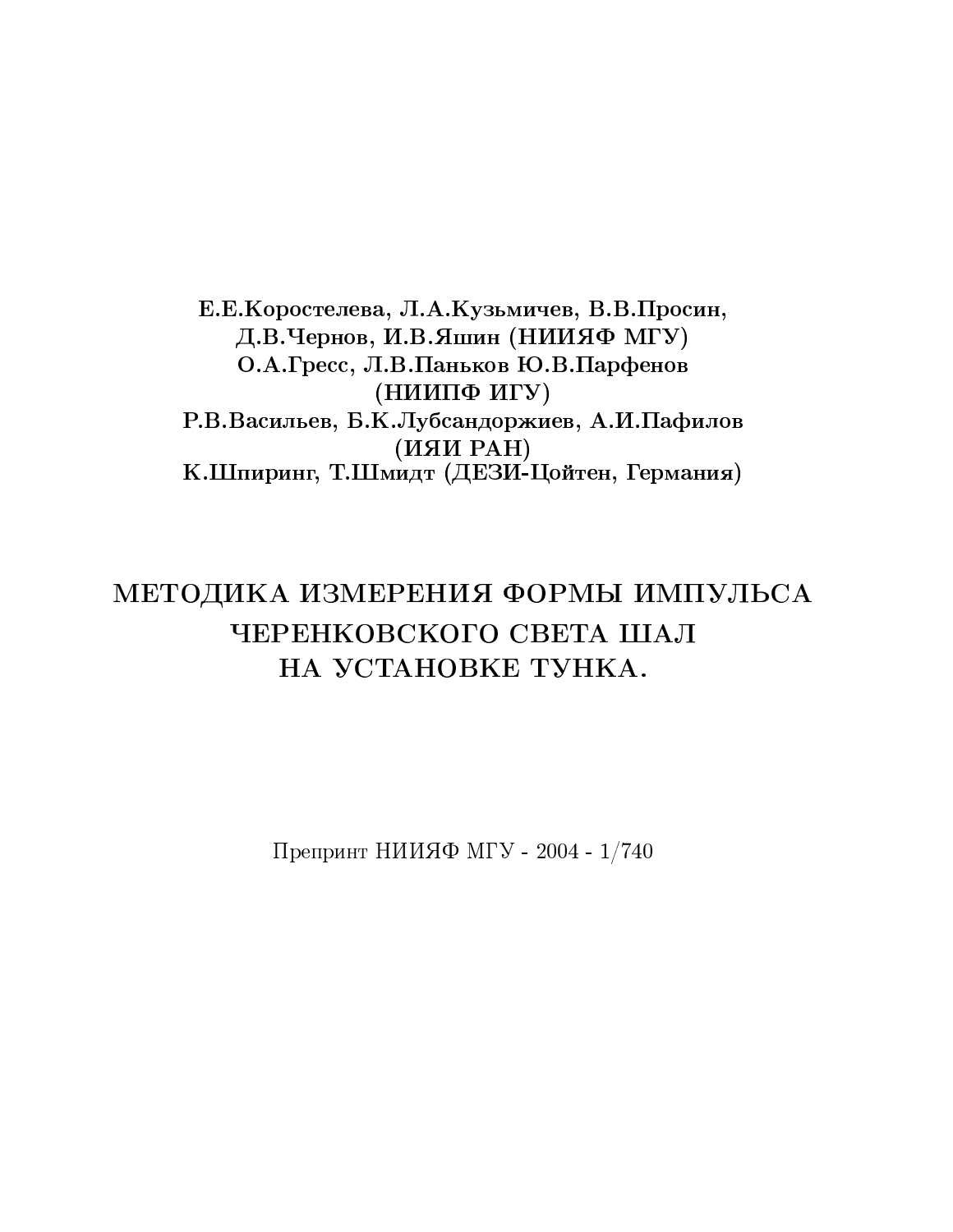# МОСКОВСКИЙ ГОСУДАРСТВЕННЫЙ УНИВЕРСИТЕТ им. М.В. ЛОМОНОСОВА

НАУЧНО-ИССЛЕДОВАТЕЛЬСКИЙ ИНСТИТУТ ЯДЕРНОЙ ФИЗИКИ им. Д.В. СКОБЕЛЬЦЫНА

Е.Е. Коростелева, Л.А. Кузьмичев, В.В. Просин, Д.В.Чернов, И.В.Яшин (НИИЯФ МГУ) О.А.Гресс, Л.В.Паньков Ю.В.Парфенов (НИИПФ ИГУ) Р.В.Васильев, Б.К.Лубсандоржиев, А.И.Пафилов (ИЯИ РАН) К.Шпиринг, Т.Шмидт (ДЕЗИ-Цойтен, Германия).

# МЕТОДИКА ИЗМЕРЕНИЯ ФОРМЫ ИМПУЛЬСА ЧЕРЕНКОВСКОГО СВЕТА ШАЛ НА УСТАНОВКЕ ТУНКА.

Препринт НИИЯФ МГУ - 2004 - 1/740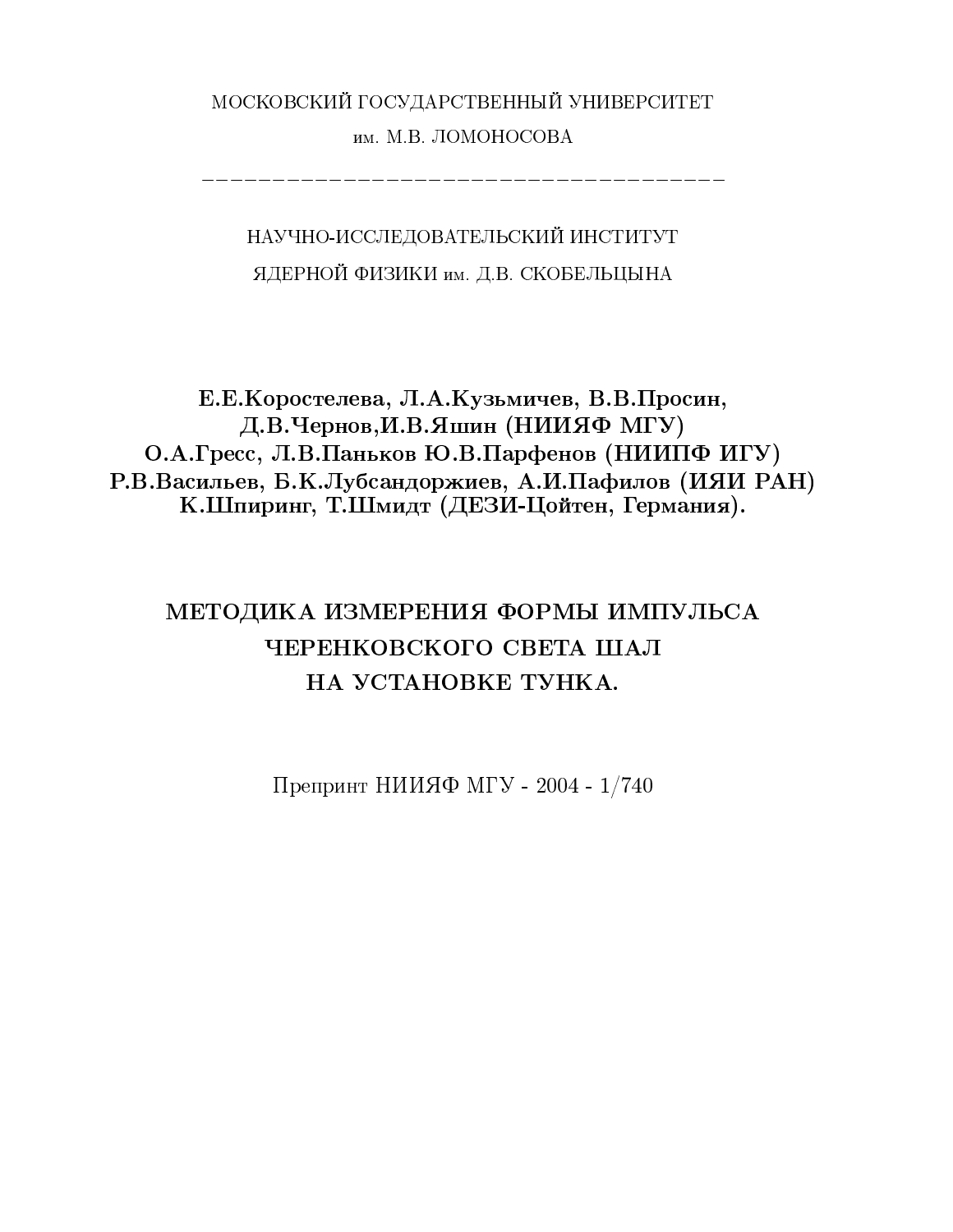Chernov D.V., Korosteleva E.E., Kuzmichev L.A., Prosin V.V., Yashin I.V. (SINP MSU), Gress O.A., Pankov L.V., Parfenov Yu.V. (API ISU) Vasiliev R.V., Lubsandorzhiev B.K., Panfilov A.I.(INR RAN) Spiering C., Schmidt T. (DESY-Zeuthen, Germany)

E-mail: kuz@dec1.sinp.msu.ru

## METHODICS FOR MEASURING OF PULSE SHAPE OF CHERENKOV LIGHT FROM EAS AT TUNKA ARRAY.

### Preprint SINP MSU - 2004 - 1/740

#### Abstract

The description of optical detectors and electronic system for measuring light pulse shape from EAS is presented. This system is operated as a part of Tunka EAS array.

## Е.Е.Коростелева, Л.А.Кузьмичев, В.В.Просин, Д.В.Чернов, И.В.Яшин (НИИЯФ МГУ), О.А.Гресс, Л.В.Паньков Ю.В.Парфенов (НИИПФ ИГУ), Р.В.Васильев, Б.К.Лубсандоржиев, А.И.Пафилов (ИЯИ РАН), К.Шпиринг, Т.Шмидт (ДЕЗИ-Цойтен, Германия).

### МЕТОДИКА ИЗМЕРЕНИЯ ФОРМЫ ИМПУЛЬСА ЧЕРЕНКОВСКОГО СВЕТА ШАЛ НА УСТАНОВКЕ ТУНКА.

## Препринт НИИЯФ МГУ - 2004 - 1/740

#### Аннотация

Приведено описание оптических детекторов и системы регистрации для изучения формы импульса черенковского света от широких атмосферных ливней. Описанная система включена в состав комплексной черенковской установки Тунка

©НИИЯФ МГУ, 2004

СР.В.Васильев, О.А. Гресс.Е.Е. Коростелева, Л.А.Кузьмичев, Б.К. Лубсандоржиев, Л.В.Паньков, А.И.Панфилов, Ю.В.Парфенов, В.В.Просин, Д.В.Чернов, К.Шпиринг, Т.Шмидт, И.В.Яшин.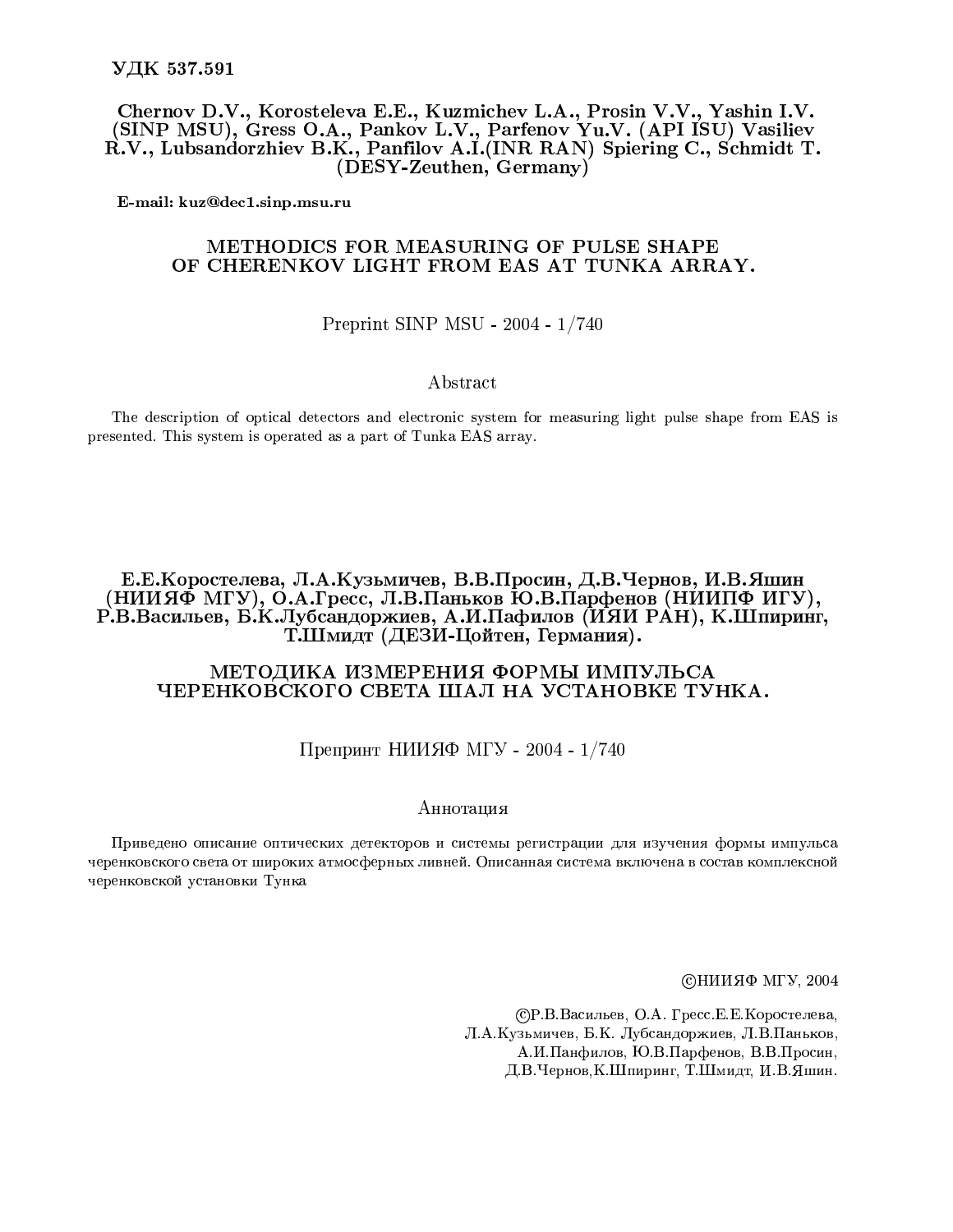# Введение.

|2>&M'@KS47CI-A=<4BTLG67=147=<6I->85&A:I8BDTUW[A=F=BD<4>858I[B gW-<6I8B - @61679+<4BDVC<4BG67=<;B9;S6T34ACAS479+>85[B8<63KTLI&>&A=M'36G47CA:I43KJRS4W-G67CaL5 z }
Ç× rA=F=BD<4>858I[Bfgrfj|lz14B8A=@6>S4>7=<4B\5lghW-<6I436<4A:I->[a 9;>S436<675 vI4M?IVCBD@;B9;Wc>[Fl>8VC7=14B ~BDa6I[BS  -<sup>×</sup> wct <sup>v</sup>N× v8w Ó <4B5[N]A:>[FD7DM 58N^7dW&14>858<6T2M'>[1[T  vPDA=M
 × J&7CMdB`14B[A:@6>S4>7=<636T]9;7CFD7=I6F8>816>[5]W[A=F=BD<6>[58I63l@4>8I8B8VCB aex - radio - radio - radio - radio - radio - radio - radio - radio - radio - radio - radio - radio - radio - r KBA3AP-370 [2], с диаметром фотокатода 37 см. Эти фотоприемники были разработаны для Байкальского нейтринного телескопа HT-200 [3]. Интегральные детекторы расположены в узлах квадратной сетки с шагом 85 м. Интегральные детекторы позволяют измерить время прихода фронта черенковского сигнала и локальную плотность черенковских фотонов. По этим параметрам ( время срабатывания и амплитуда сигнала) можно восстановить основные параметры ШАЛ: зенитный и азимутальный углы прихода, положение оси ливня и его энергию. Достаточно подробное описание интегральных детекторов и системы сбора данных с них приведено в работах [4,5].

В дополнение к интегральным детекторам установка содержит 4 детектора формы черенковского импульса на базе быстрых ФЭУ D668 (Thorn-EMI).

Описанию этих детекторов и системе сбора данных с них и посвящена эта статья.

# Оптический детектор для измерения формы импульса.

Оптический детектор для измерения формы импульса показан на рис.2. В детекторе использованы шестидинодные фотоэлектронные умножители (ФЭУ) Thorn-EMI D668<sup>1</sup> с полусферическим фотокатодом диаметром 20 см и шириной одноэлектронного импульса на половине высоты не более 5 нс. Применение шести-динодных ФЭУ позволяет установить оптимальную разность потенциалов между динодами и удерживать анодный ток в разумных пределах засветки звездного неба. В нашем случае анодный ток не превышал 30 мка. Для подачи напряжения на диноды ФЭУ использовался активный делитель  $([4,5]),$ гарантирующий стабильность разности потенциалов между динодами в широком диапазоне изменения  $\mathbf{1}_{\mathbf{1}_{\mathbf{3}}}$ 

Для увеличения эффективной площади светосбора использовались конусные светосборники. Внутренние стенки светосборника с полным углом раствора 30°имеют алюминиевую зеркальную поверхность. Верхняя часть конуса до половины высоты зачернена. Такая оптическая система позволяет увеличить  $\mathcal{L}=\mathcal{L}^2$ 

Передача аналоговых сигналов с детекторов осуществлялась с использованием оптического кабеля. Применение оптического кабеля для передачи аналоговых сигналов позволяет устранить искажения сигналов, связанных с затуханием при передаче по длинным коаксиальным кабелям. Такой способ передачи информации был предложен для нейтринного телескопа AMANDA [7]. В эксперименте использовался оптический кабель типа UB04-080U-W. Приемник сигалов полностью повторяет приемник, используемый в телескопе AMANDA [7]. Максимальная амплитуда выходного сигнала - 2 в.

# Аппаратура регистрации формы импульсов.

Функциональная схема системы регистрации приведена на рис.3. Измерительная аппаратура выполнена разрядных АЦП АD9038, позволяющих проводить оцифровку входного сигнала с шагом 4 нс, и быстрой памяти объемом 2048 байт. Максимальныая амплитуда сигнала на входе АЦП -2В.

Имеется возможность последовательного включения каналов через линии задержки и увеличения дис- $\mathcal{A}=\mathcal{A}^*$  which is a set of the set of the set of the set of the set of the set of the set of the set of the set of the set of the set of the set of the set of the set of the set of the set of the set of the set of ется 2-мя каналами, т.е с дискретностью 2 нс. Общими для всех 4-х каналов являются входы START и  $STOP$ для запуска и остановки преобразования и выходные сигналы  $EOC$  - конец преобразования и RUN - преобразование.

Дискриминаторы напряжения (также в стандарте VME) были специально разработаны для этого эксперимента. На каждой плате смонтировано по два канала. В состав каждого канала входят компараторы  $\mathbf{S}_{\mathbf{S}}$  and  $\mathbf{S}_{\mathbf{S}}$  and  $\mathbf{S}_{\mathbf{S}}$  and  $\mathbf{S}_{\mathbf{S}}$  and  $\mathbf{S}_{\mathbf{S}}$  and  $\mathbf{S}_{\mathbf{S}}$  and  $\mathbf{S}_{\mathbf{S}}$  and  $\mathbf{S}_{\mathbf{S}}$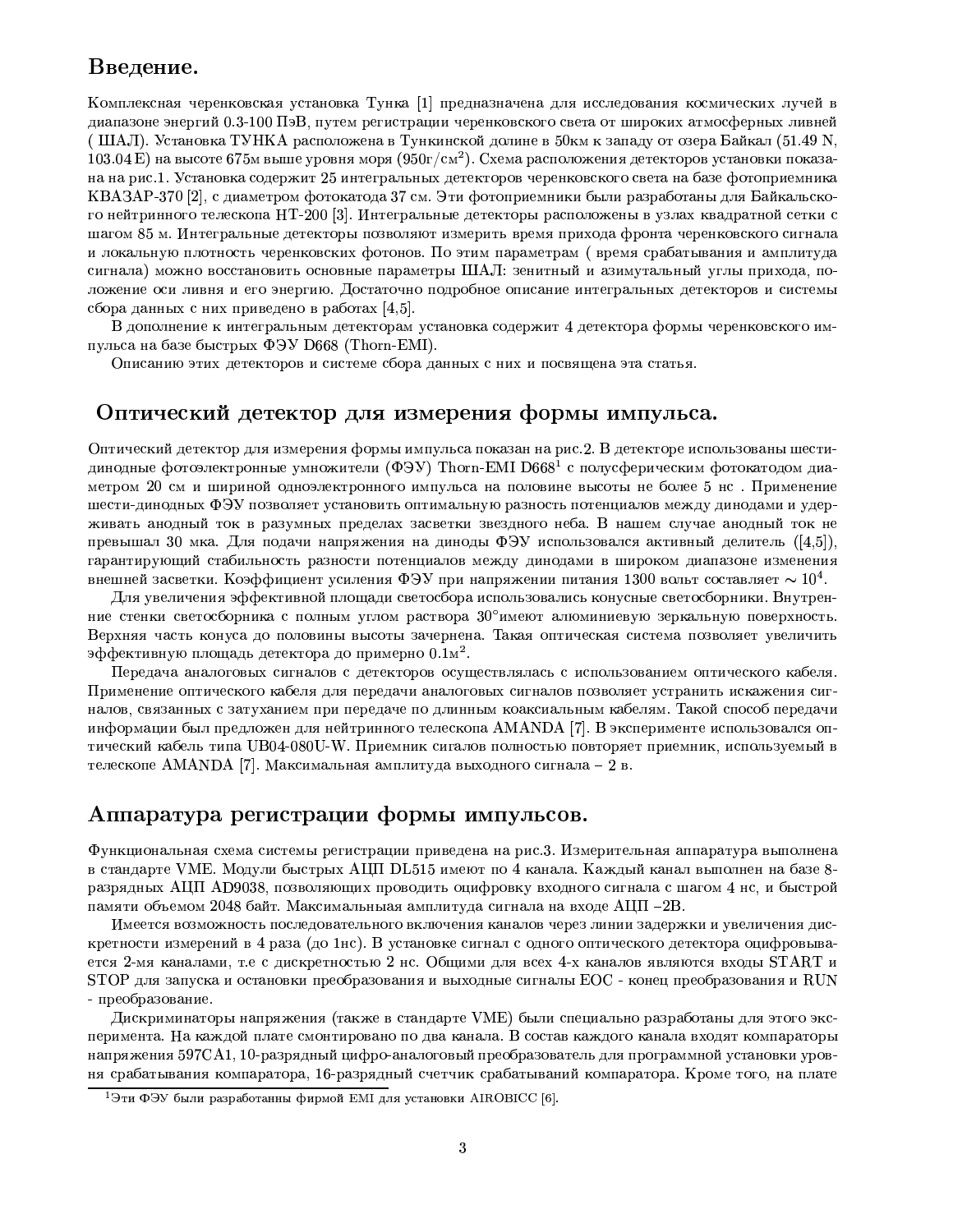

Рис. 1: Расположение детекторов установки Тунка



Рис. 2: Детектор для изучения формы импульсов.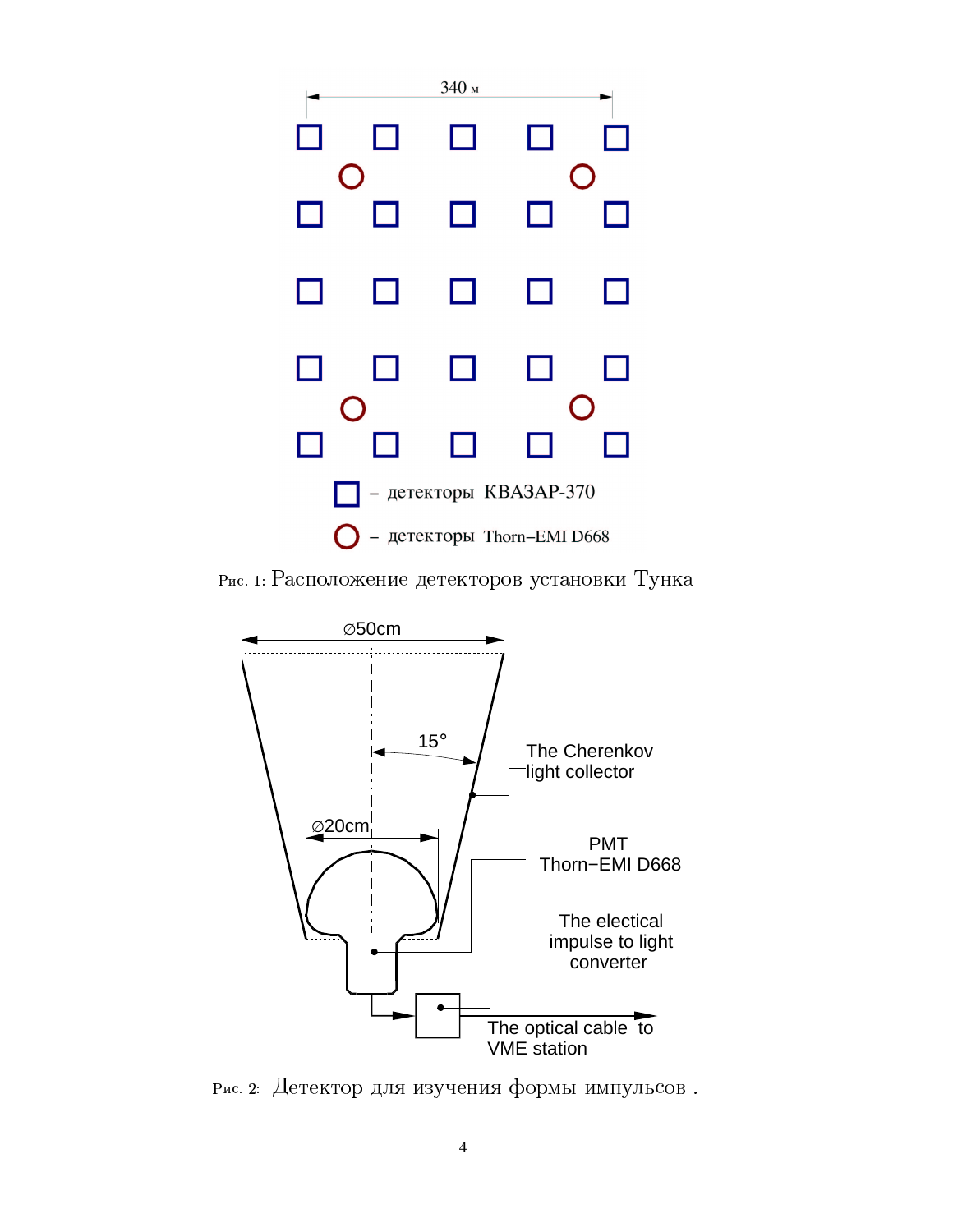

Рис. 3:

имеется блок выработки  $START/STOP$  сигналов для АЦП DL515, вход внешнего запуска  $START/STOP$ и выходной импульс, формирующийся при срабатывании одного или двух компараторов. Два последних сигнала необходимы для каскадного включения плат.

Триггерным условием срабатывания установки является срабатывание одного или более амплитудных дискриминаторов и приход триггерного сигнала с системы сбора данных интегральных детекторов в течение 8 мкс после сигнала START.

Программа управления установкой была разработана для работы под управлением операционной системы LINUX на языке СИ.

# Восстановление ширины черенковских импульсов

Система измерения формы импульса выдает информацию об амплитудах сигнала с шагом 2 нс. Для восстановления необходимых для дальнейшего анализа параметров сигнала (максимальная амплитуда, длительность на полувысоте) экспериментальные точки фитируются функцией следующего вида:

$$
f(t) = b \cdot exp(-c \cdot (t - a), t > a \tag{1.1}
$$

$$
f(t) = b \cdot exp(-c \cdot (t - a)) \cdot exp(-d \cdot (t - a)^2, t \le a \tag{1.2}
$$

Параметры фитирующей функции  $(a, b, c, d)$  определялись методом минимизации  $\chi^2$ . Далее с использованием функции  $f(t)$  вычислялась длительность импульса на полувысоте –  $\tau_{1/2}$ . Пример экспериментального импульса и фитирурующей функции приведен на рис 4.

Лля определения длительности черенковского импульса ШАЛ необходимо учесть влияния разрешающего времени ФЭУ и системы регистрации. Импульс на выходе системы регистрации является сверткой входного черенковского импульса и функции отклика системы на  $\delta$ -функцию. Функцию отклика  $g(t)$  системы можно получить, подавая на ФЭУ световой импульс длительностью много меньшей разрешающего времени системы регистрации. В нашем эксперименте в качестве источника света использовался быстрый, голубой светодиод фирмы Nishia с запуском на лавинном диоде [8]. Длительность световой вспышки меньше 600 нс, что много меньше разрешающего времени ФЭУ (7 нс).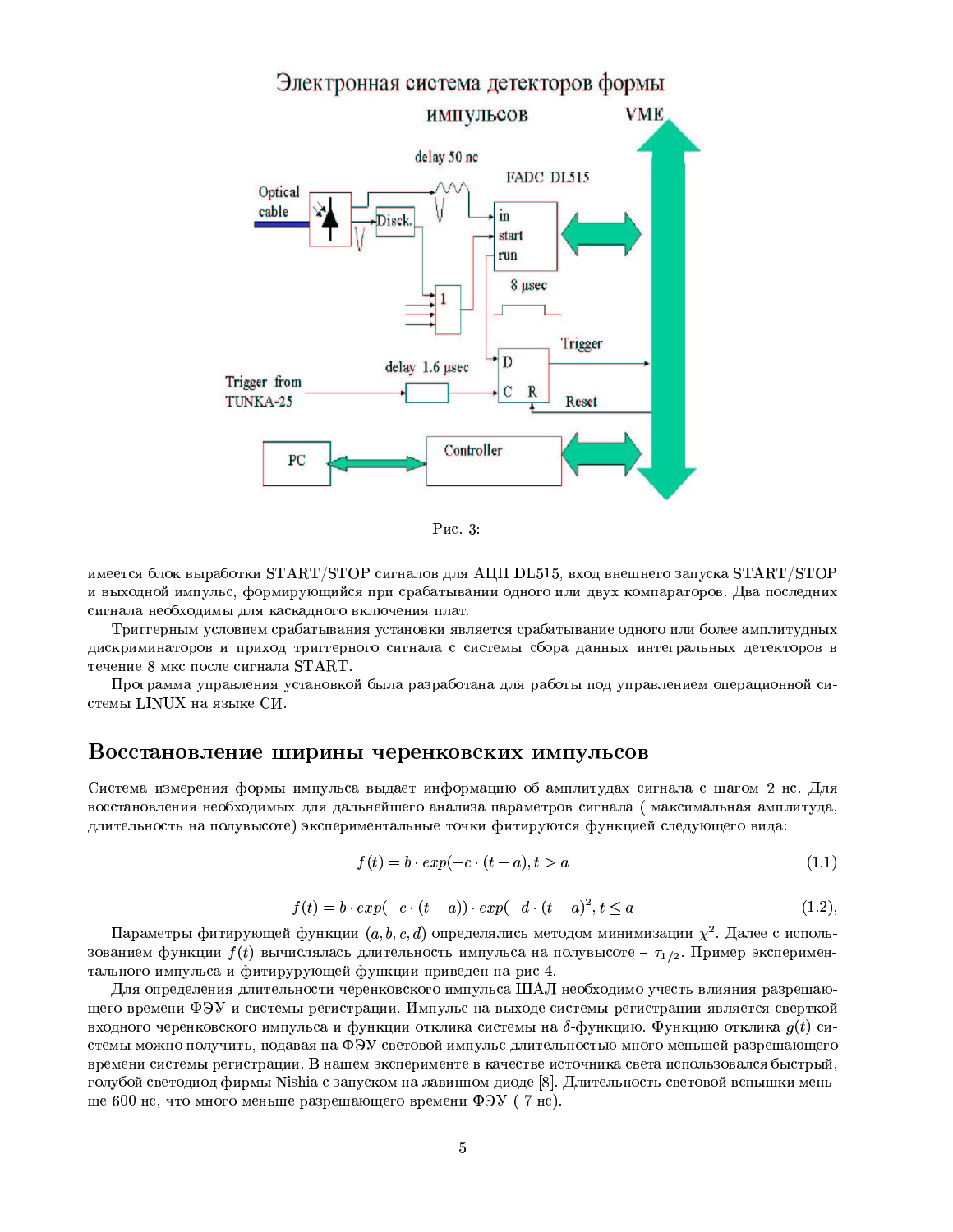

Рис. 4: Экспериментальный импульс и его аппроксимация

Для определения зависимости между длительностью черенковского импульса ШАЛ  $\tau_{EAS}$  и экспериментально определяемой длительностью  $\tau_{1/2}$  использовались черенковские испульсы, полученные по программе CORSIKA. Зная функцию отклика  $g(t)$  и форму черенковского импульса  $\phi(t)$ , можно восстановить форму импульса на выходе системы  $f(t)$  с помощью интеграла Дюамеля:

$$
f(t) = \int_0^t \phi(x) \cdot g(t - x) \cdot dx \tag{2}
$$

Далее, переходя от  $f(t)$  к  $\tau_{1/2}$ , получим зависимость зависимость  $\tau_{EAS}$  от  $\tau_{1/2}$ . Эту зависимость можно описать полиномом 2-ой степени:

$$
\tau_{EAS} = A \cdot \tau_{1/2}^2 + B \cdot t a u_{1/2}, + C \tag{2}
$$

где  $A = -2.8 \cdot 10^{-3}, B = 1.27, C = -8.4$ 

# Заключение

При известном расстоянии от оси ШАЛ и энергии, по ширине импульса можно восстановить положение максимума ливня [1]. Проведенный на базе большого экспериментального материала анализ позволил сопоставить положение максимума ливней, восстановленных по длительности импульса, с положением максимума, восстановленных по функции пространственного распределения черенковского света, и получить хорошее согласие. Таким образом, мы имеем два взаимосогласованные метода оценки положения максимума ливня - величины наиболее чувствительной к химическому составу космических лучей,

Работа выполнена при поддрержке РФФИ (гранты 02-02-17162, 01-02-17234)

# Литература

1.Budney N et al., Tunka EAS Cherenkov array - status 2001 Proc. of 27 ICRC V. 1 P. 581 - 584 ( Hamburg, Germany, 2001) 2.Багдуев Р.И. и др. Высокочувствительный фотоприемник Квазар-370 для крупномасштабных экспериментов в космических лучах.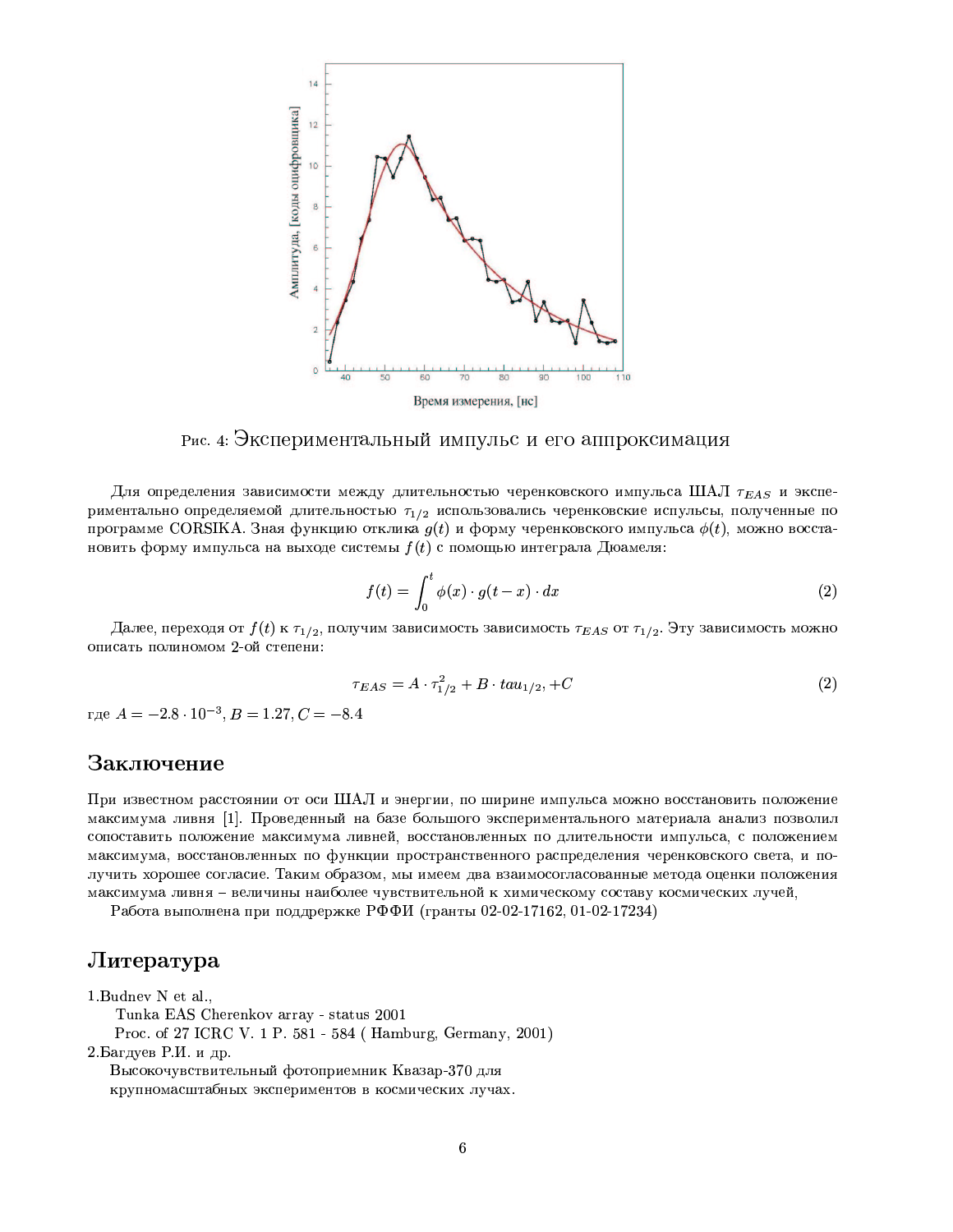Изв;РАН, сер. физ.1993 Т. 57 № С.135 - 137

- 3.I.A.Belolaptikov et al. (Baikal Collaboration) The Baikal underwater neutrino telescope: Design, performance, and first results. Astroparticle Physics 7 (1997) 263-282
- 4. Антонов Р.А., и др. Широкоугольный черенковский детектор ШАЛ на основе полусферических светоприемников. Изв. РАН сер. физ. 1993 Т. 57, № С.181-185
- 5. Р.В.Васильев и др. Черенковский детектор широких атмосферных ливней для совместной работы с нейтринным телескопом НТ-200 ПТЭ N5, 2001 г. С. 51-56
- 6.Karle, A. et al., Astropart. Phys. 3 P.263, 1995.
- 7.Karle A. et al., Nucl. Instr. Meth. A287 P.274, 1997.
- 8. Васильев Р.В., Лубсандоржиев Б.К., Похил П.Г. Препринт ИЯИ - 1003/99 Февраль 1999